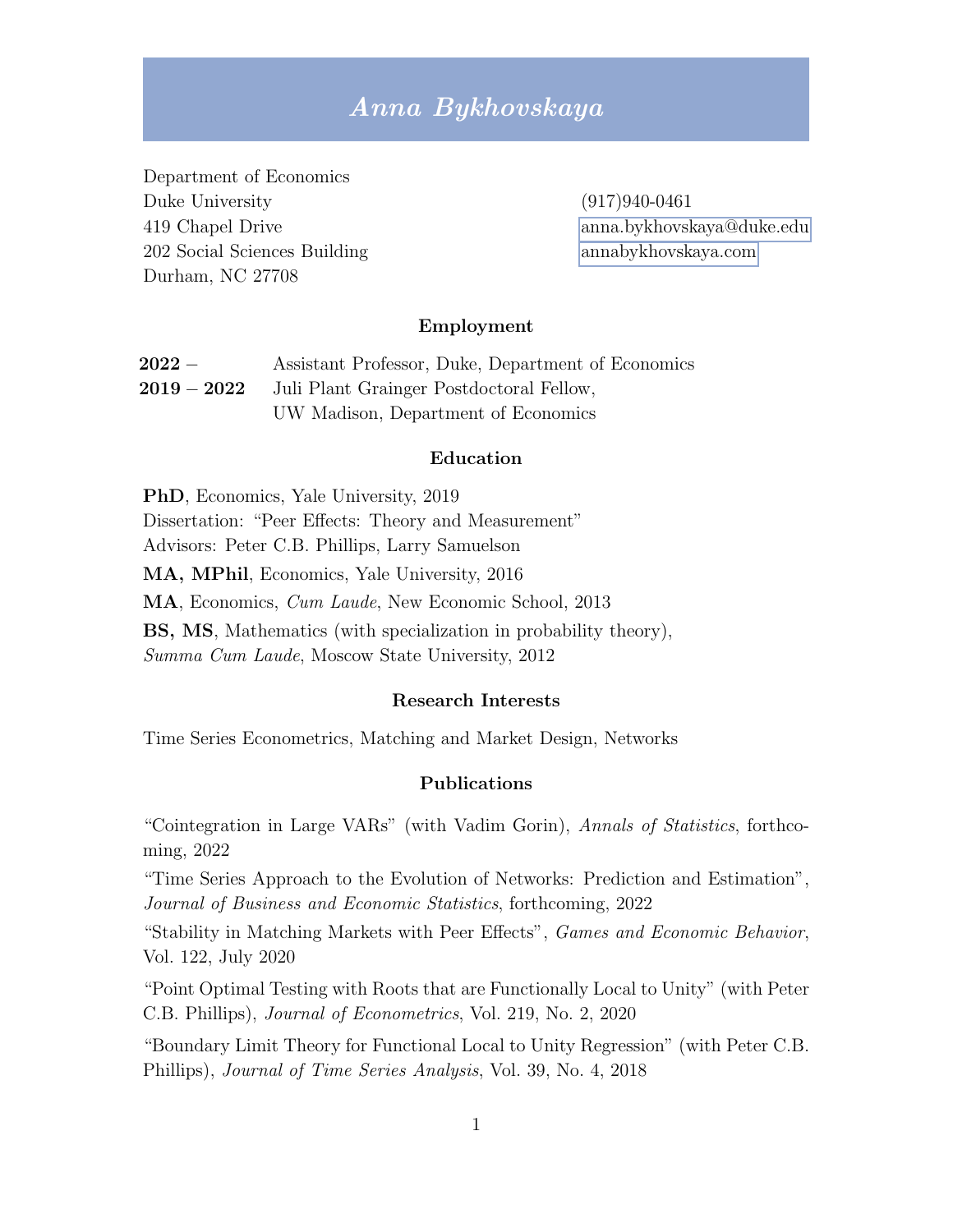## Working papers

"Asymptotics of Cointegration Tests for High-Dimensional VAR $(k)$ " (with Vadim Gorin), 2022

#### Conference publications

"Limiting variance of  $(\beta, \alpha)$ -transformations", *Proceedings of International Youth* Scientific Forum "Lomonosov-2012" (in Russian), 2012

" $(\beta, \alpha)$ -transformations and codings", *Proceedings of International Youth Scientific* Forum "Lomonosov-2011" (in Russian), 2011

## Seminar and Conference Presentations

- 2022 Cowles Conference on Econometrics, New Haven, USA International Conference on Econometrics and Statistics, online TSE, McGill, Duke, LSE, Oxford, Boston College, Bristol, Durham, UW Milwaukee
- 2021 International Conference on Computational and Financial Econometrics NES Alumni seminar, online European Summer Meeting of the Econometric Society, online North American Summer Meeting of the Econometric Society, online Ohio State, UW Madison, Cambridge, Hebrew University Jerusalem
- 2020 Russian Integrable Probability Seminar, online
- 2019 UC Berkeley, Cornell, UW Madison
- 2018 International Conference on Game Theory, Stony Brook University, USA Tripartite Conference, Singapore NYU Micro Theory Student Lunch, New York University, USA
- 2017 NES 25th Anniversary Conference, Moscow, Russia

# Grants and scholarships

Petr Aven Fellowship (2017 − 2018) Falk Foundation Fellowship (2016 − 2017) Besen and Dublier Fellowship (2014 − 2016) Yale University Fellowship (2013 − 2019) Cowles Fellowship (2013 − 2017) NES alumni scholarship (2011 − 2012) Grant RFBR-11-01-00982 a (2011 − 2012) Scholarship of the Moscow city administration  $(2011 - 2012)$